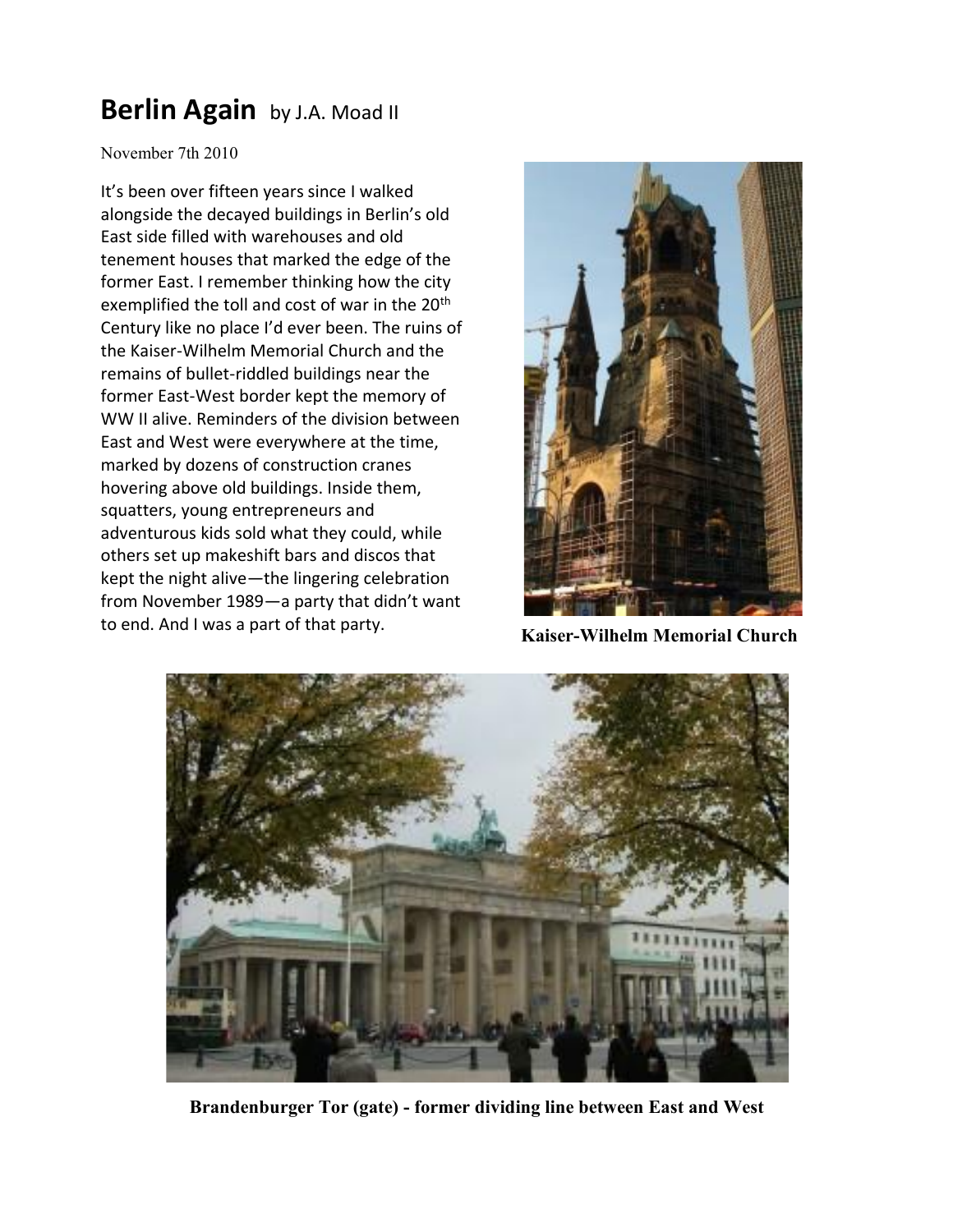As I strolled through the city this time, I was amazed at the transformation. The old East had been rebuilt and re-imagined in a way that made everything from the Soviet era seem to disappear. With the exception of key landmarks such as the Brandenburger Tor, The Checkpoint Charlie Museum, and a few buildings waiting for destruction, I found it nearly impossible to distinguish where the city had been divided. With a few exceptions, The Wall has been disassembled and carted away with only a modest imprint of its foundation marked on the ground by a line of stones near the Brandenburger Tor.

Amid all the new construction, the city has added to its mix of amazing museums and monuments. Many of them are stark reminders of the city's dark past: *The Memorial to the Murdered Jews of Europe*, *The Topography of Terror*. and the Glass Dome of the *Reichtag*—all added since I'd last been to Berlin—were on my list to see. **Inside The Memorial to the Murdered Jews**



I wasn't sure what to think when I arrived at The Memorial to the Murdered Jews. It's an array of 2711 concrete blocks, each a different size, and resting on an undulating surface. They're arranged in no particular order on a site near the Brandenburger Tor—the very heart of the city. The memorial seems simple enough at first, but as you move deeper into the center of the space, the blocks climb higher and higher until they rise above you. It's easy to get disoriented and lose your bearing inside. By the end of my time there, I sensed how the entire area itself was devoid of life, a reminder of such a tragic loss—of what can never be—a barren landscape in the heart of the city where nothing will ever bloom.



**A view of the Jewish Memorial looking south toward the Tiergarten**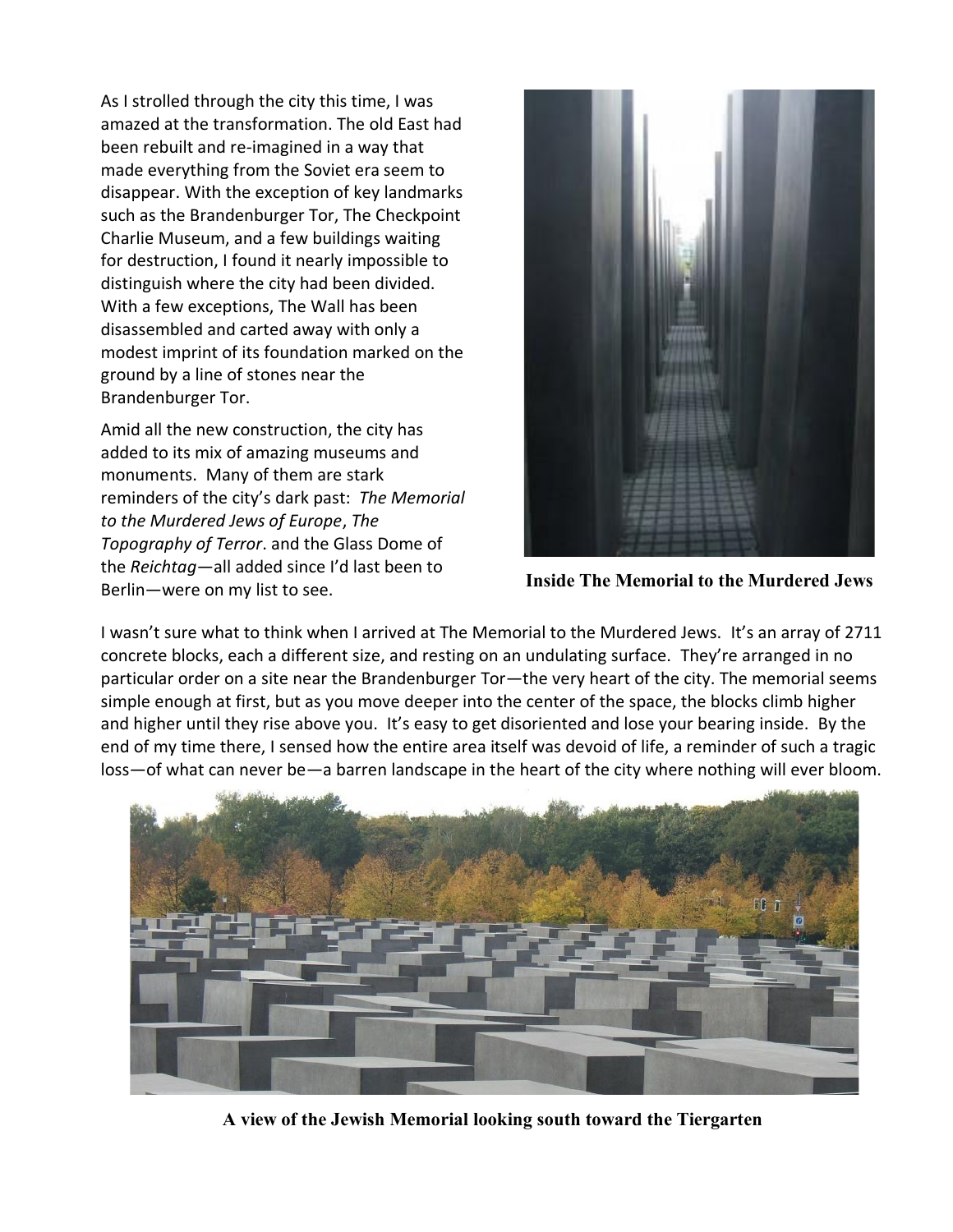A few blocks away, on the ruins of the former Gestapo Headquarters, lies The Topography of Terror, a museum depicting the atrocities that were planned and perpetrated by the SS from 1933-1945. The exhibit begins with a wall-sized photograph of the decimated cityscape of Berlin in 1945. From there, it depicts the methodical efforts of the SS as they rolled across all of Europe, east and west, killing anyone who opposed them. Outside, next to the only foundation wall to survive, is an exhibit depicting how the Nazi's worked to harness the anger and frustration of a proud nation in desperate times. **From the Topography of Terror Exhibit**



Far from depicting the German people as victims of Fascist extremism, the words and photographs tell a story of a society all too willing to target scapegoats— immigrants, Jews, homosexuals, and socialists—anyone to blame for the problems plaguing a nation in desperate times.

I met an old friend of mine out for drinks one night—Shane, an American expat pilot from my Air Force days, living in the city and flying for a German airline. We were walking down a cobblestone sidewalk on our way to a pub and at one point, he put his arm out to stop me. He pointed to the ground where some metal squares had been inserted in the cobblestone. I bent down and realized that names were etched on each of the squares. "The people who used to live in this building," he said. "The ones who died in the camps." I stared at the names and then at the building. "It's something they're doing across the city—a way of constantly reminding people of what happened."

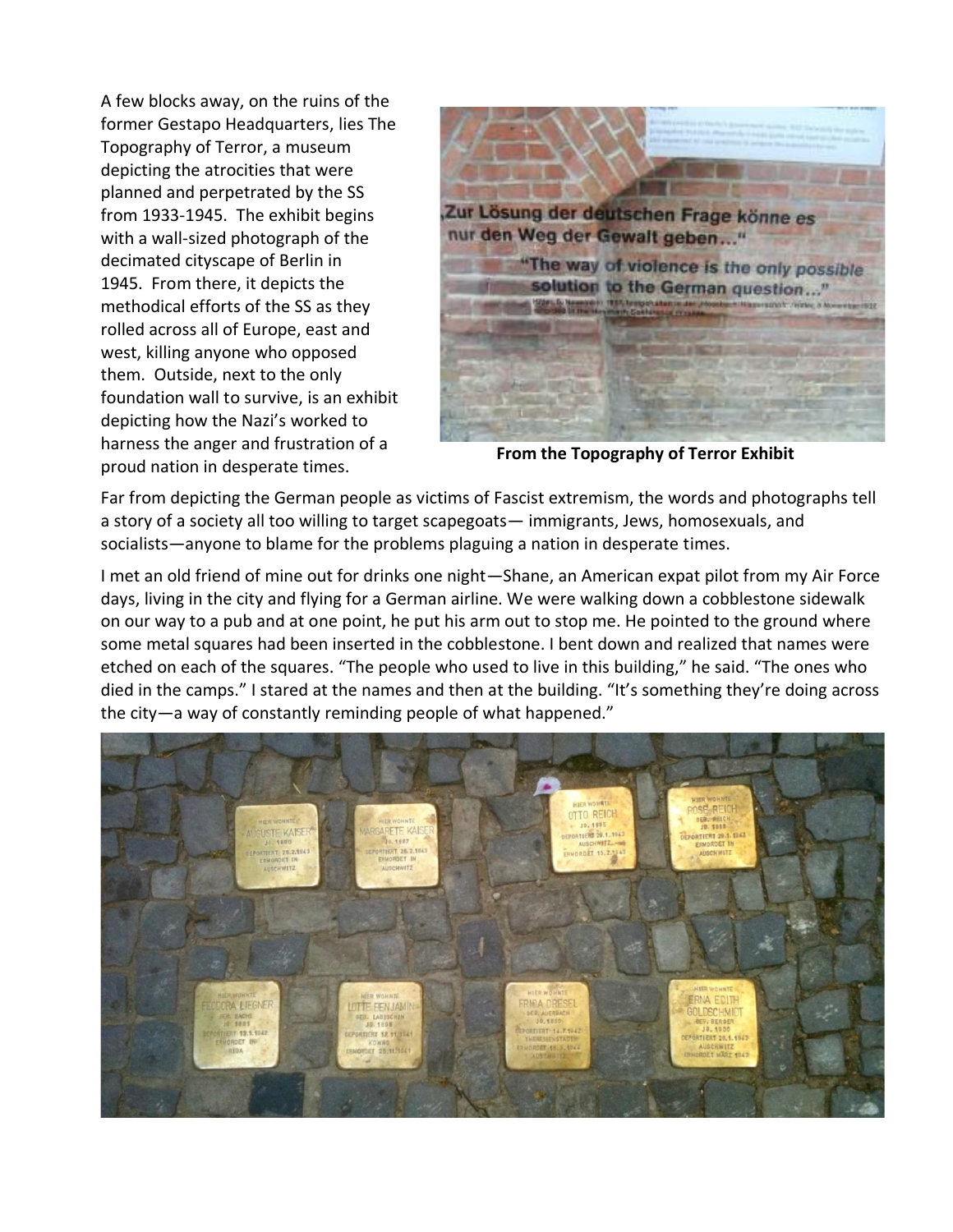It would be easy to get consumed with Berlin's tragic, lost Century, but there is much more to this great city. I took my time to explore the new sections that had emerged in the last few decades. The bustle of activity, thriving shopping centers, the architectural blending of old and new, coupled with a quiet, cosmopolitan rumble of life in the city was energizing and inspiring. Over dinner at a Thai restaurant, Shane talked about how Berlin had become one of the most progressive and interesting cities in Europe with an international flair on par with Paris or London. As I experienced the energy and vitality of the city, it was hard to disagree.



**Reichstag (German Parliament Building) with its new glass dome**

On my second-to-last day, I visited the Reichstag with its magnificent glass dome. I climbed the spiraling ramp to gaze out upon an unobstructed view of the city. The dome was built with an elaborate series of mirrors and glass windows rising up through its center to literally shed light on the legislative chambers below. It is an inspiring piece of architecture, meant to represent transparency in government. The circular area inside the base of the dome details the storied history of the Reichstag, including the infamous fire in 1933 which led to the suspension of civil liberties and seizure of power by the Nazis.

By the end of my trip, I began to understand that the citizens of Berlin, past and present, have chosen to embrace the city's role as a crucible of memory—the repository of everything that war, in all its horrific manifestations, inflicted on their citizens, the nation and the world. They're not afraid to confront the legacy of a war that took the lives of one in nine Germans. It's as if the city wants the memory of the suffering and devastation to be embraced—for their experiences to be shared and understood by those fortunate enough to have been untouched by war. They can't imagine Berlin outside of the context of its past, and they don't want the rest of the world to do so, either.

But, there's much more to it than that. Whether conscious or not, I became aware of something even more powerful—the *absence* of division. The city has become whole, endeavoring to erase the dividing lines between people and places, East and West, Germans and immigrants in a way that seems new to me in this country. It's as if the very fabric of the city has evolved to become an example of what is possible in this new century—an impressive endeavor, indeed.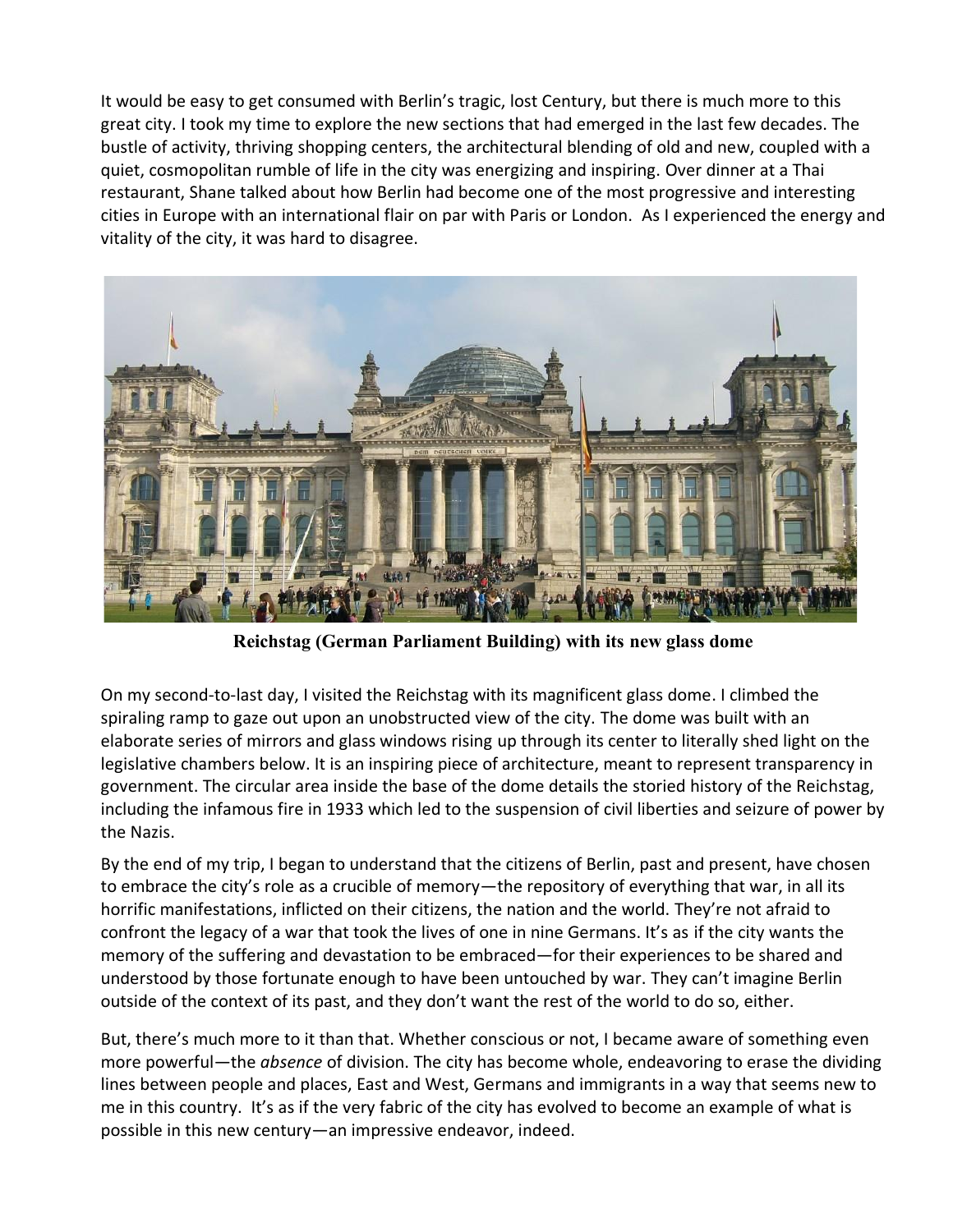By the time I left Berlin, it was clear to me, that if there is any place that can offer itself up as an experiment and beacon to hope and progress—a city to shed light on the ever-present struggle between imagination and fear—then Berlin is that city. After all, that may be the struggle we face in the century before us. Maybe John F. Kennedy said it best in 1963, "All free men, wherever they may live, are citizens of Berlin." It's been twenty-one years since the Berlin Wall fell. May we all continue to support the dreams and aspirations of a city that can lead us onward–a city that has suffered and learned the price of division. May we all learn from their example and carry it with us into tomorrow.

Until next time,

J.A. Moad II